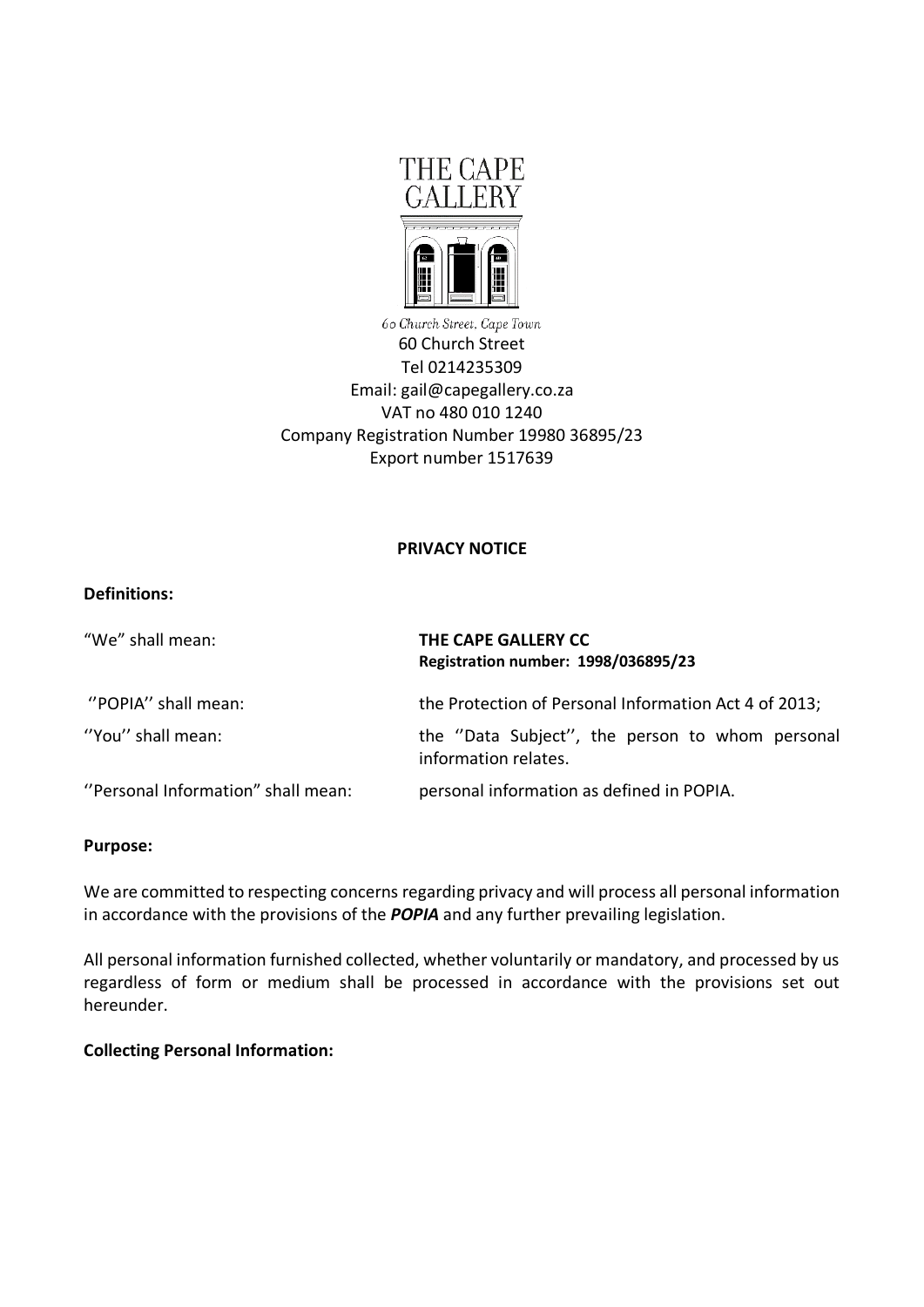We collect the following types of Personal information:

Natural Persons: name, identity numbers/passport numbers, contact details, addresses.

Juristic Persons: name, company registration number, VAT registration number, contact details, addresses.

We process information which has been collected directly from you but may obtain information which has been disclosed on a public platform or domain.

We will only process your personal information:

- 1. with your consent; or
- 2. in order to in order to carry out actions for the conclusion or performance of a contract to which you are a party;
- 3. in order to comply with **obligations** imposed by law on the business;
- 4. where the processing protects your **legitimate** interests;
- 5. where the processing is necessary for the proper performance of a **public law** duty by the business; or
- 6. where the processing is necessary for pursuing the legitimate **interests** of the business or of a third party to whom the information is supplied.

#### **Minors:**

We do not intentionally collect personal information from minor children. If you are the parent or guardian and believe your minor child has provided us with personal information, please contact us at the address below to request the deletion thereof.

# **Processing of Information:**

We will share your personal information:

- 1. in order to comply with applicable law or with legal process served on us;
- 2. in order to protect and defend our rights or property;
- 3. with employees and/or third parties (such as designated courier operators) who assist us in providing services to you and thus require your personal information. We will ensure that all such employees and service providers, having access to your personal information, comply with POPIA or equivalent legislation; and
- 4. with third parties if you have specifically requested us to do so.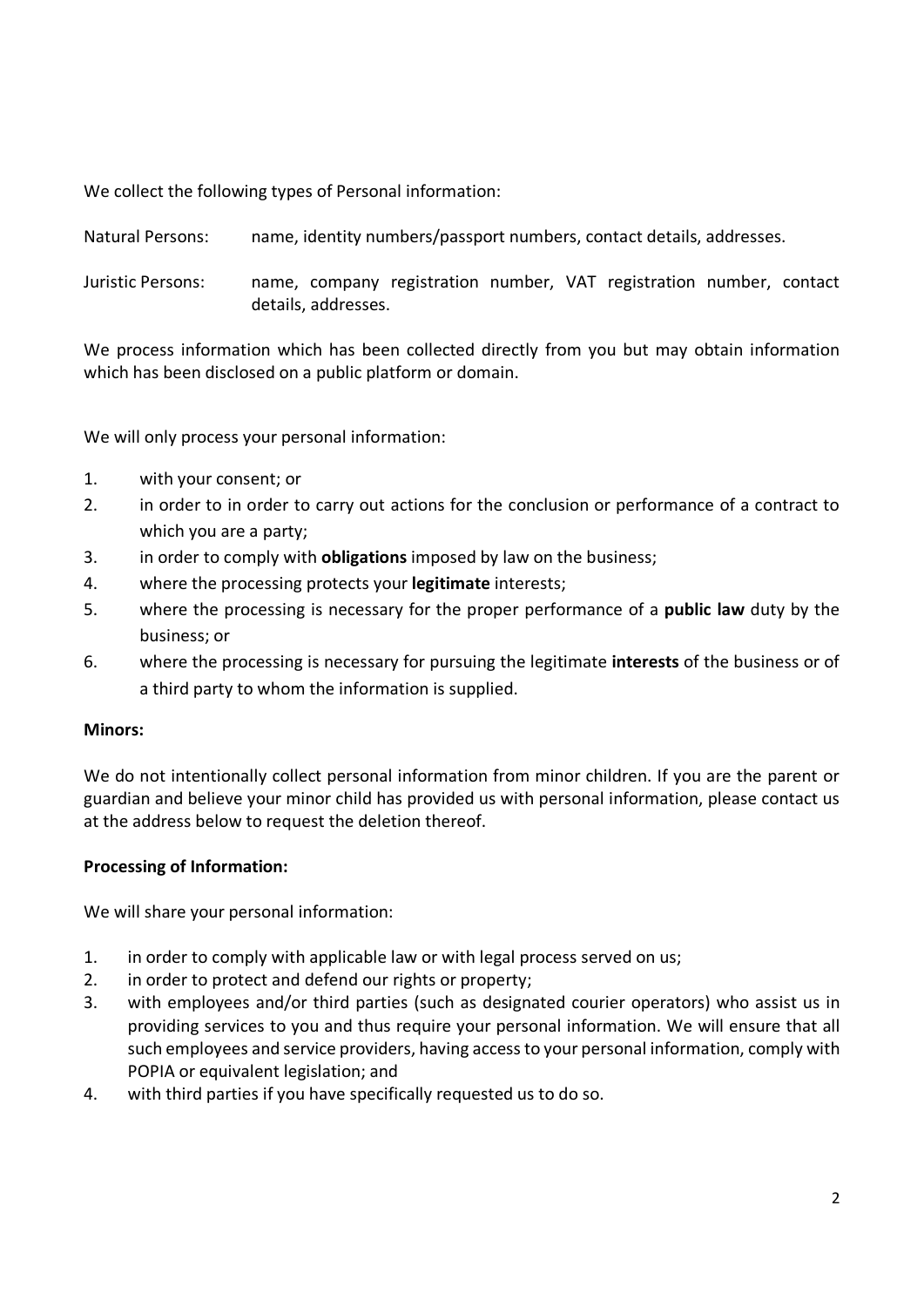# **Collection of Information by "Cookies"**

When accessing our website, your personal information and data may be collected automatically through the standard operation of the Internet servers and through the use of "cookies." "Cookies" are small text files a website can use to recognise repeat users, facilitate the user's ongoing access to and use of the website and allow a website to track usage behaviour and compile aggregate data that will allow content improvements and targeted advertising. Cookies are not programs that come onto your system and damage files. Generally, cookies work by assigning a unique number to you that has no meaning outside the assigning site. If you do not want information collected through the use of cookies, there is a simple procedure in most browsers that allows you to deny or accept the cookie feature; however, you should note that cookies may be necessary to provide you with certain features (e.g., customized delivery of information) available on our Websites.

#### **Security Measures:**

We will endeavour to:

- 1. treat your personal information as strictly confidential;
- 2. take appropriate technical and organisational measures to ensure that your personal information is kept secure and is protected against unauthorised or unlawful processing, accidental loss, destruction or damage, alteration, disclosure or access;
- 3. promptly notify you if we become aware of any unauthorised use, disclosure or processing of your personal information; and
- 4. provide you with reasonable evidence of our compliance with our obligations under this policy on reasonable request.

#### **Retention:**

We will not retain your personal information longer than the period for which it was originally required, unless we are required by law to do so, or you consent to us retaining such information for a longer period.

#### **Selling Personal Information:**

We do not sell the information and will only share same with persons as set out herein.

# **Your rights:**

You have the right at any time to: